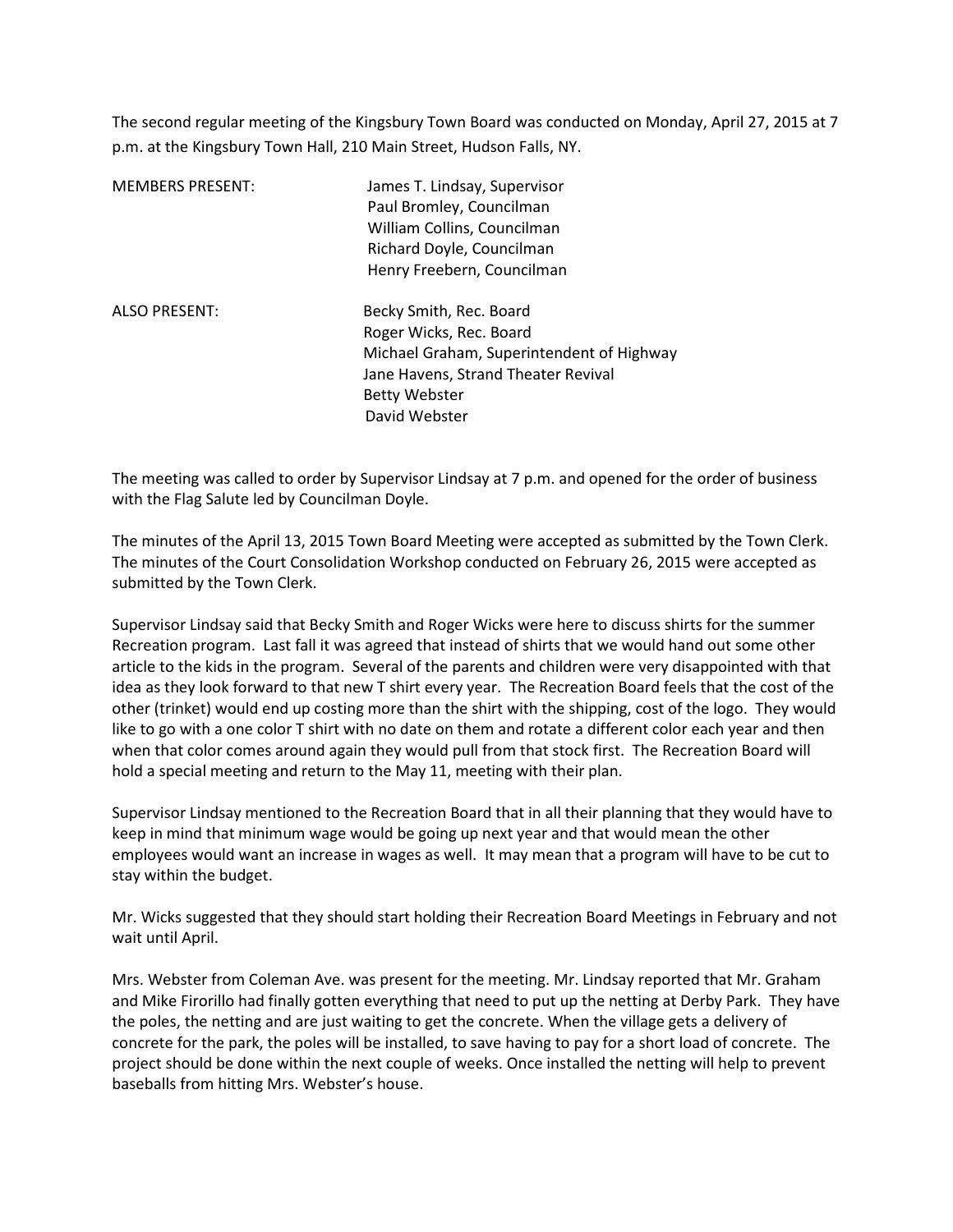Supervisor Lindsay reported that things are in progress for the May 13<sup>th</sup> referendum vote and the April 30th informational meeting being held at the Fire house. He reported that Mr. Bromley has a set of plans for the new town hall and the board would be able to look at them.

A **motion** by Councilman Freebern seconded by Councilman Doyle and carried by a vote of 5 ayes to give Supervisor Lindsay permission to sign the approval of Memorandum of Understanding for the NYSDOS Funded Local Government Efficiency Grant Study.

Supervisor Lindsay reminded the Board that there would be a meeting Thursday, April 30<sup>th</sup> at 10:00 am with Larry Farbstein, the school and village to discuss where we are at with the article 78 for Wheelabrator Hudson Falls, LLC.

Mr. Lindsay read an email from the Fort Edward Rescue Squad that they would like to come to the May  $11<sup>th</sup>$  Board meeting to show a slide show and discussion. They are looking to acquire funds from the Town.

Supervisor Lindsay read an email from Mayor Barton. The message stated the cost to the Town would be \$200.00 each month, if they were to move the court to the Village. It also stated that court would not start before 3:30 PM and that the Town would hire their own court officer; there would not be a need to install a new entrance to the court if Court was held at a later time. The Board decided that they would meet with the Village Board and the two Judges on Monday, May 4, at 6:00 P.M. at the Village Hall.

**Motion** was made by Councilman Freebern, seconded by Councilman Doyle and carried by a vote of 4 ayes (Councilman Bromley abstain) to give Supervisor Lindsay permission to sign the Agreement between the Town of Kingsbury and the Kingsbury Cemetery Association to maintain the cemetery and keep the same in good repair and for the Town to provided payment for the mowing of the Cemetery for approximately ten times per year at \$100.00 each moving to the Association.

### **CEMETERY MAINTENANCE AGREEMENT**

 THIS AGREEMENT is made and entered into this 27th day of April, 2015 by and between the **TOWN OF KINGSBURY**, a municipal corporation of the State of New York, with an address at 210 Main Street, Hudson Falls, New York (hereinafter "Town") and the **KINGSBURY CEMETERY ASSOCIATION**, a Public Cemetery Corporation registered with the New York State Division of Cemeteries having an address of 16 Old Cronin Road, Queensbury New York 12804 (hereinafter "KCA").

### WITNESSETH:

**WHEREAS,** the KCA is a public cemetery corporation organized and operating under Article 15 of the NYS Not For Profit Corporation Law, operates and maintains a cemetery in the Town of Kingsbury, Washington County, New York located on Kingsbury Road, in the Town of Kingsbury, Washington County, New York (hereinafter "the Cemetery"); and

**WHEREAS**, the Town of Kingsbury desires enter into an Agreement with KCA for the KCA to maintain the entire Cemetery; and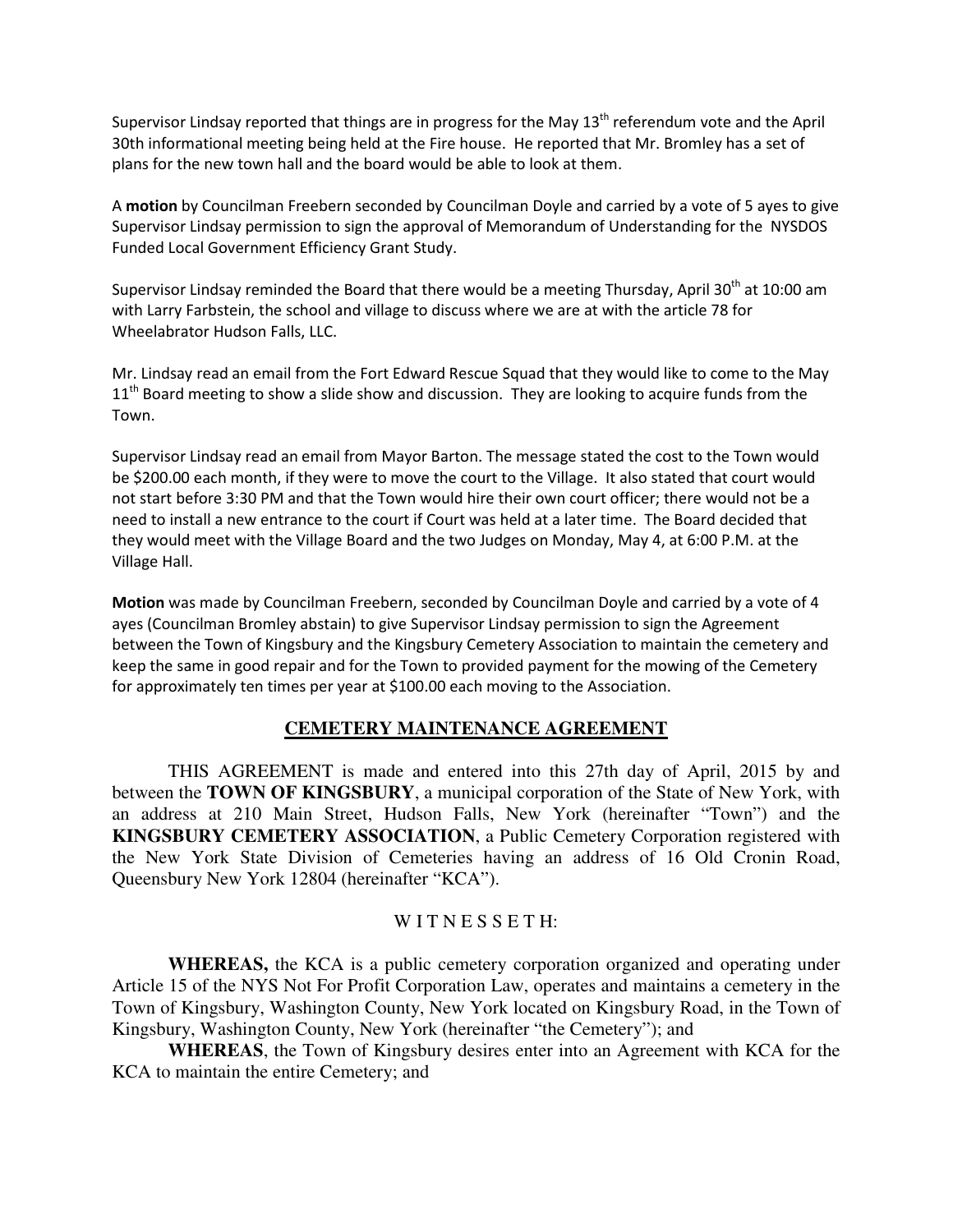**WHEREAS**, the parties mutually agree that any funds provided by the Town by the KCA would be used solely for the mowing and maintenance of the portion of the cemetery that is reputed to be vested in the Town; and

**WHEREAS**, the KCA has agreed to maintain the cemetery and keep the same in good repair with KCA mowing the Cemetery approximately ten (10) times per year, but in no event shall it be fewer than three (3) times per year.

**NOW, THEREFORE**, for good and valuable consideration, the receipt and sufficiency of which are hereby acknowledged by the parties to this Agreement, the parties to this Agreement hereby agree as follows:

1.) **Term of Agreement**: This term of this agreement is from the effective date entered in to above through December 31, 2015. The term of the agreement may be extended by the parties upon mutual agreement in writing.

2.) **Scope of Agreement**: The parties agree that this Agreement is to provide financial support for the KCA from the Town to provide for maintenance of the Cemetery. The Town agrees to pay One Hundred Dollars (\$100.00) per mowing with KCS mowing approximately ten (10) mowings per year. KCA agrees to keep the cemetery in good repair and maintain the cemetery in accordance with NYS Cemetery Law. Failure of the KCA to maintain the Cemetery may result in the termination of this agreement as per section six (6) of this agreement.

3.) **Funds to be provided**: Upon the signing of this agreement, the Town will reimburse KCA for maintaining the Cemetery as provided for in this Agreement. KCA shall provide copies of any and all bills to the Town Clerk at 210 Main Street, Hudson Falls, New York 12839 for prompt payment by the Town.

4.) **Right to Inspect**: The Town of Kingsbury maintains the right to inspect the premises at all times.

5.) **Insurance**: KCA agrees to contract with a contractor to mow the cemetery who agrees to carry and provide at all times mentioned herein liability and property damage insurance and shall provide a copy of such insurance to the Town upon request.

6.) **Termination**: This agreement may be terminated by the Town on ten (10) days' written notice to KCA upon default by KCA of any of the terms thereof.

7.) **Modification of Agreement**: This Agreement may not be amended, changed, modified, altered or terminated except by an instrument in writing signed by the parties hereto.

8.) **Counterparts**: This Agreement may be executed in several counterparts, each of which shall be an original and all of which shall constitute but one and the same instrument.

9.) **Governing Law**: This Agreement shall be governed by the laws of the State of New York.

10.) **Notices**: All notices and other communications under this Agreement shall be in writing and shall be sufficiently given and shall be deemed given (A) four (4) days after being sent to the applicable address stated above by registered or certified mail, return receipt requested, or by such other means as shall provide the sender with documentary evidence of such delivery or the date of receipt, whichever is earlier; or (B) delivery is refused by the addressee. The addresses to which notices and other communications under this Agreement shall be delivered are as set forth in the first paragraph of this Agreement. The parties hereto may, by notice given hereunder,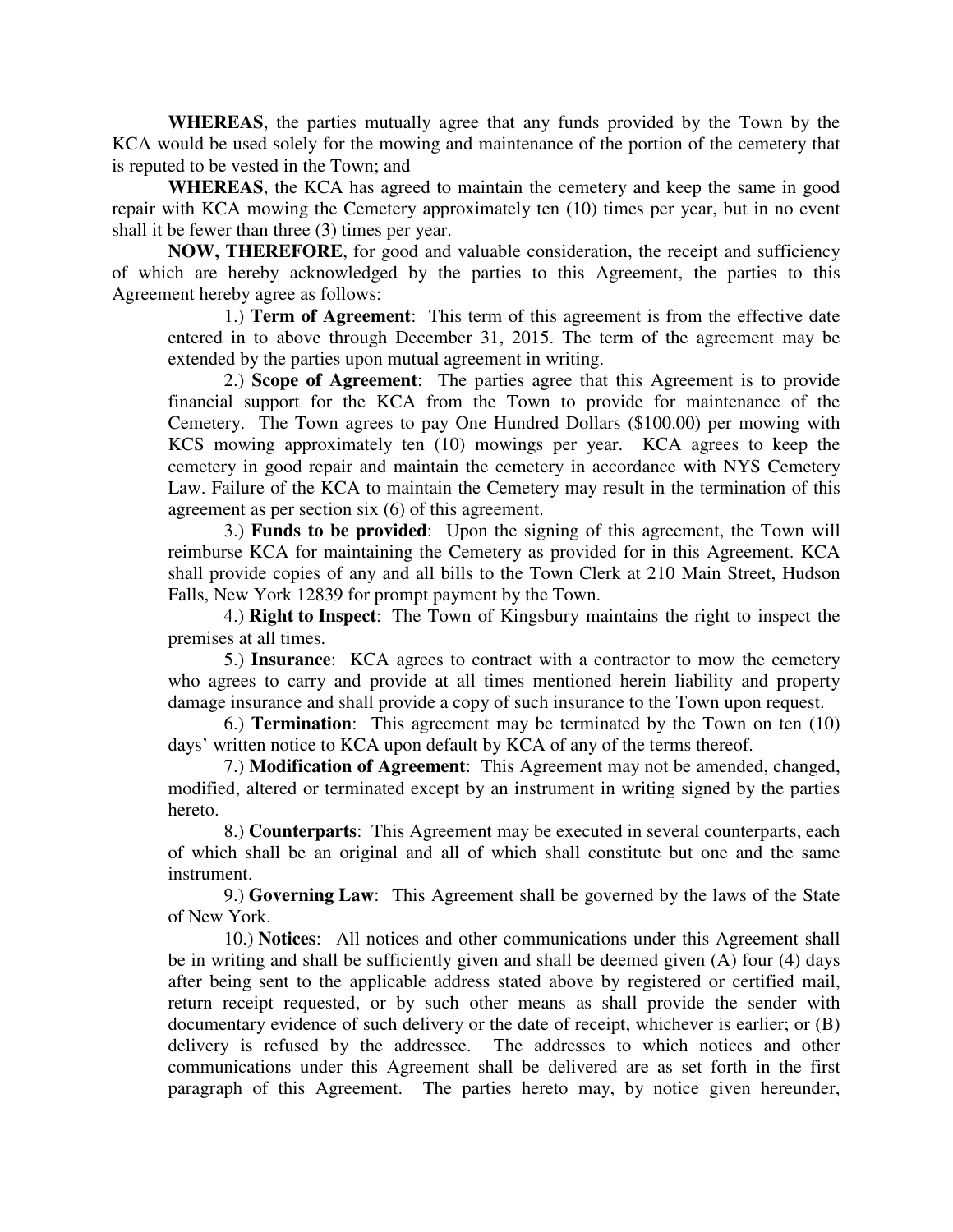designate any further or different addresses to which subsequent notices and other communications shall be sent.

11.) **Authorized Signature:** The parties, by signing below, affirm that they have the authority to sign on behalf of their respective entity.

#### [*Signature page to follow*]

IN WITNESS WHEREOF, the parties hereto have caused this Agreement to be duly executed by their authorized representatives and dated as of the date first above written.

**TOWN OF KINGSBURY KINGSBURY CEMETERY ASSOCIATION** 

By: By:

| James T. Lindsay, Supervisor | Lois Sullivan, Member |
|------------------------------|-----------------------|
| Attest                       | Witness:              |
| $\overline{By:}$             | By:                   |
| Cynthia Bardin, Town Clerk   | Dated:                |

**Motion** by Councilman Bromley, seconded by Councilman Freebern and carried by a vote of 5 ayes for Supervisor Lindsay to sign the Resolution to provide payment to Washington County for the poll workers, ballots, voting machine, voters registrations books and related materials that are being accrued for the Special Election that is being held on May 13, 2015 as follows:

### **TOWN BOARD OF THE TOWN OF KINGSBURY COUNTY OF WASHINGTON, STATE OF NEW YORK**

Resolution No. 7 of 2015 Adopted April 27, 2015

Introduced by **Paul Bromley** who moved its adoption.

#### Seconded by **Henry Freebern**

## **RESOLUTION TO PROVIDE FOR PAYMENT OF ELECTION WORKERS, BALLOTS, VOTING MACHIES, AND MATERIALS**

**BE IT RESOLVED** by the Town Board of the Town of Kingsbury (the "Town"), in the County of Washington, on this 27th day of April, 2015, as follows: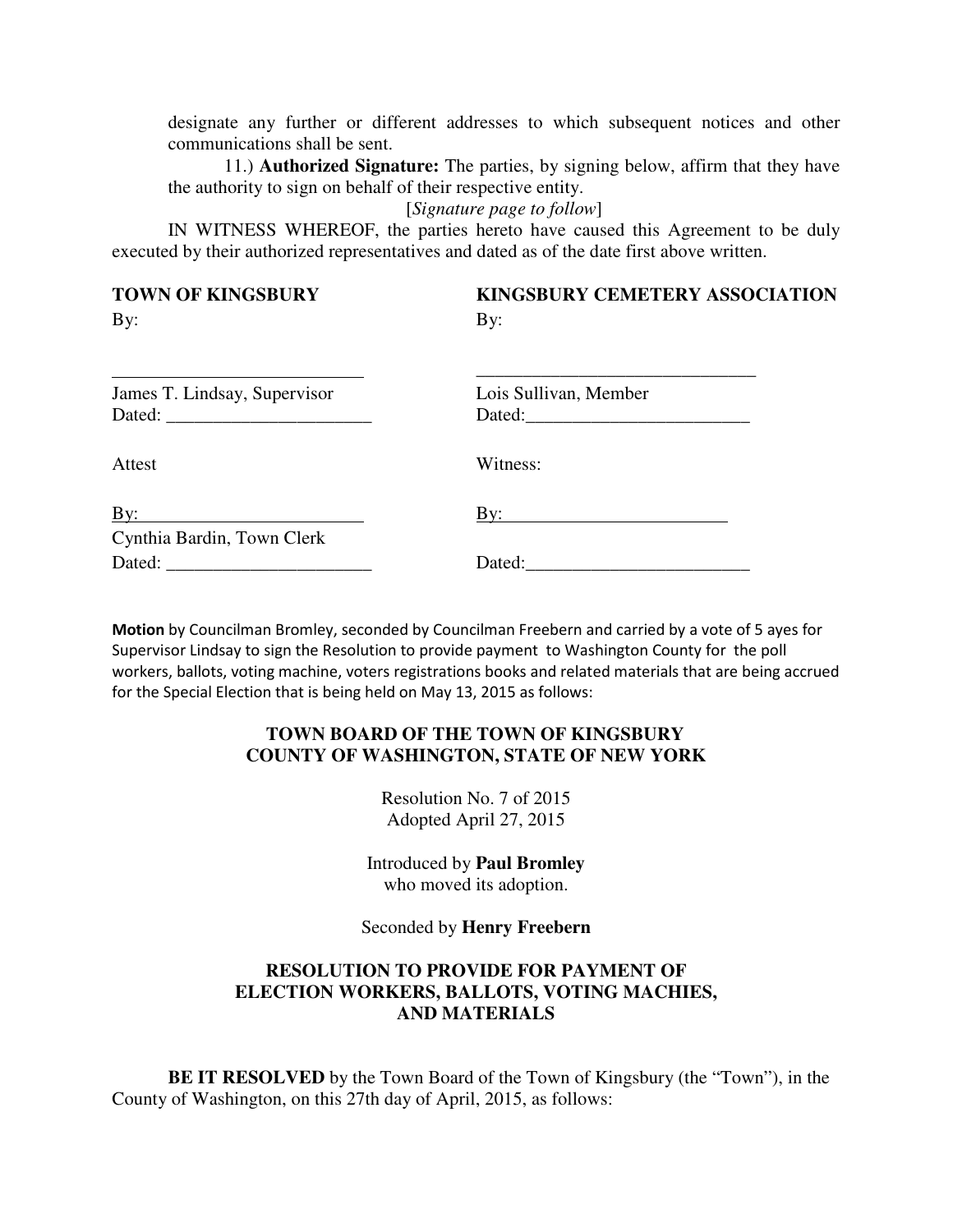**WHEREAS**, the Town Board of the Town of Kingsbury, pursuant to Town Law section 27 has the authority to establish the compensation owed to poll workers; and

**WHEREAS**, the Town will be holding a special election for the submission of a proposition for the approval of Resolution No. 3 of 2015 and to provide for the notice of such election and such other matters in connection therewith; and

**WHEREAS**, Washington County has agreed to supply the Town with election workers, ballots, voter registration books, voting machines, and related materials for holding the special election; and

**WHEREAS**, the Town will reimburse Washington County for the various workers that will need to be employed by the Town to monitor the election and set-up the necessary equipment; and

**WHEREAS**, the Town will reimburse Washington County for the preparation and supply of official ballots, voter registration books, voting machines, and related materials required for holding the special election

**WHEREAS**, the matter having been fully discussed by all members of the Town Board.

# **NOW, THEREFORE, BE IT RESOLVED THAT:**

- 1. The Town needs to employ eight (8) inspectors and poll workers to oversee the voting and monitor the election. The poll workers shall be paid an hourly wage of \$10.50 for time working at the hourly rate set by Washington County.
- 2. The Town is responsible for the providing official ballots, voter registration books, voting machines, and related materials. Washington County has agreed to supply the same at the price of ten cents per ballot.
- 3. All wages and money shall be paid after the election upon submission of the necessary paperwork documenting the services provided.
- 4. That this Resolution shall take effect immediately.

**Motion** made by Councilman Freebern, seconded by Councilman Doyle and carried by a vote of 5 ayes for the Town Clerk to attend the NYALGRO Conference on June 8 & 9, 2015 at the Holiday Inn in Lake George. The cost being \$64.44 for training and meals.

Superintendent Graham reported that the interviews were going good. His question to the board was when to have the new employee start as he would be on vacation and then away at conference. They decided that June 1, 2015 would be a good time. He reported that the new box purchased from Robert Green, should be here by the end of the week. Graham also reported that he is waiting for some parts for the trailer. Graham will wait a couple of weeks before he takes the plows off. Mr. Graham has spoken with Bob from Argyle, and when they will get back from conference they will be doing the project on Town Line Road. In the mean time they will start working on their paving projects.

**A motion** by Councilman Freebern, seconded by Councilman Collins, and carried by a vote of 5 ayes to accept reports from certain officers for the month of March as follows:

Code Enforcement Officer: No. Permits 6; No. CO's 0; Variances 0; Use Permits 0; Cert. of Compliance 0; Advertising Fees 0; Plat Fees 0; Research Fees 0; Trailer Asst's 0; Site Plans 2; Total Fees: \$1,044.00